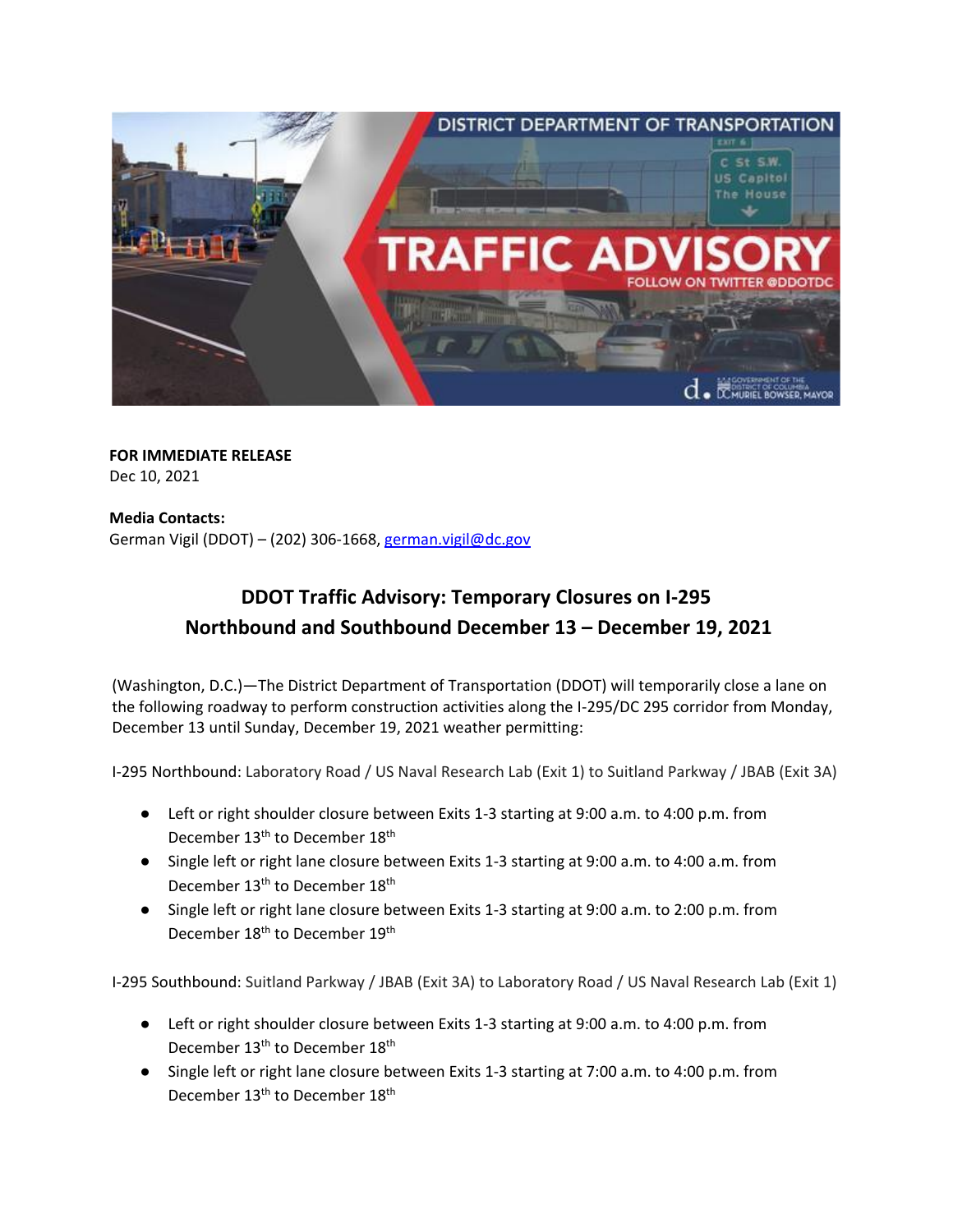● Single left or right lane closure between Exits 1-3 starting at 9:00 a.m. to 2:00 p.m. from December 18<sup>th</sup> to December 19<sup>th</sup>

Additional Work:

- Double lane closure on Malcolm X Ave SE westbound from 2<sup>nd</sup> St. to South Capitol Street SE starting at 7:00 a.m. to 4:30 p.m. from December  $13<sup>th</sup>$  to December  $18<sup>th</sup>$
- Single left or right lane closure on Malcolm X Ave SE eastbound South Capitol to/from 2<sup>nd</sup> Street SE starting from 6:00 a.m. to 4:30 p.m. from December 13<sup>th</sup> to December 18<sup>th</sup>
- Full ramp closure on I-295 northbound on-ramp from MLK Jr. Ave SE to I-295 northbound starting at 6:00 a.m. to 6:00 a.m. (continuous) from December 13<sup>th</sup> to December 19<sup>th</sup>
- Single right lane closure on St. Elizabeths Ave SE from Gate 4 to Fifth Sterling Ave SE starting at 8:30 a.m. to 3:00 p.m. from December 13<sup>th</sup> to December 18<sup>th</sup>
- Single right lane closure on South Capitol Street SE northbound from Exit 2 (SB) to DC Streetcar Charge Station starting at 6:00 a.m. to 4:00 p.m. from December 13<sup>th</sup> to December 19<sup>th</sup>
- Full ramp closure on I-295 northbound off-ramp from I-295 northbound to Exit 2 starting at 9:00 a.m. to 5:00 p.m. from December 13<sup>th</sup> to December 18<sup>th</sup> (detour maps below)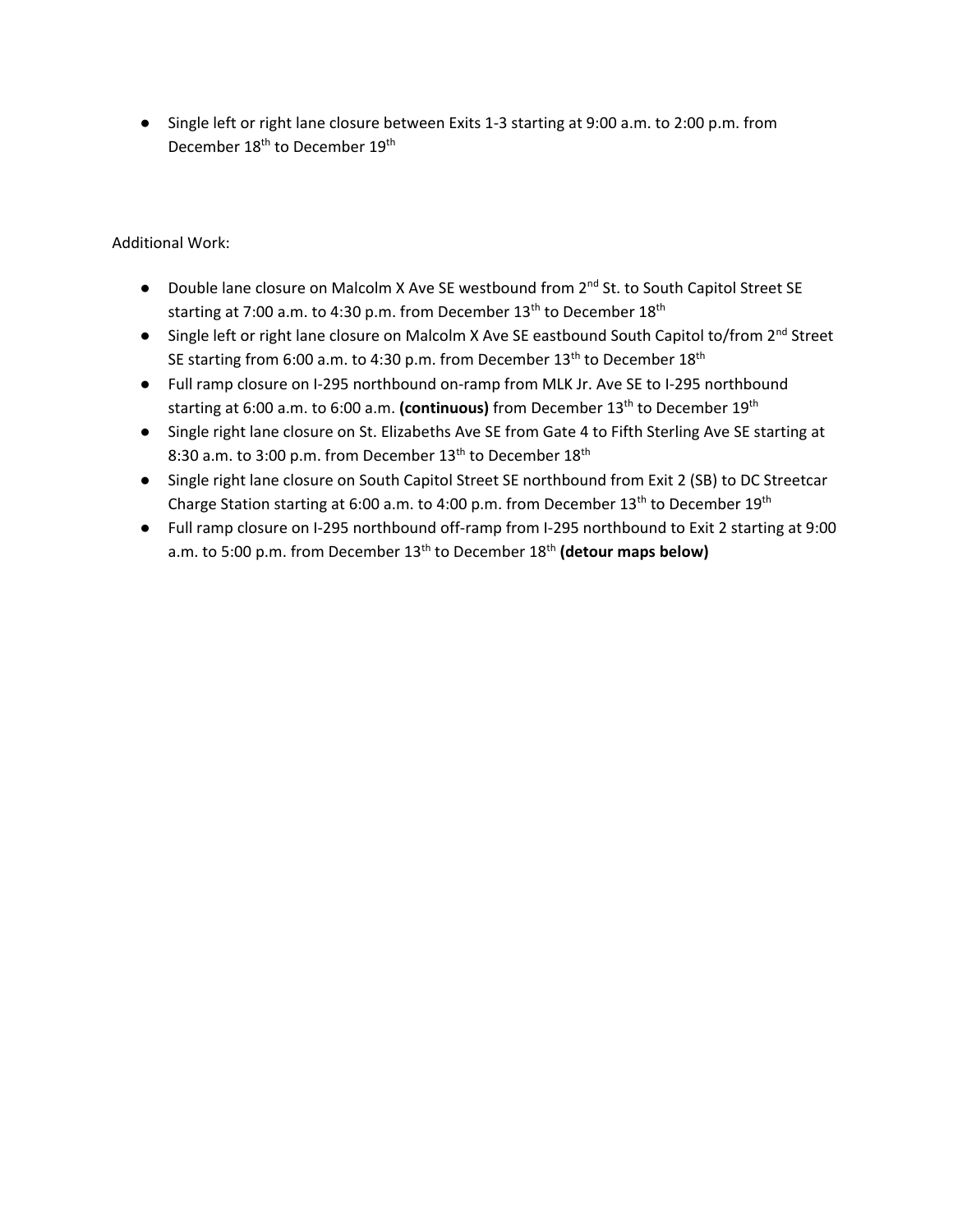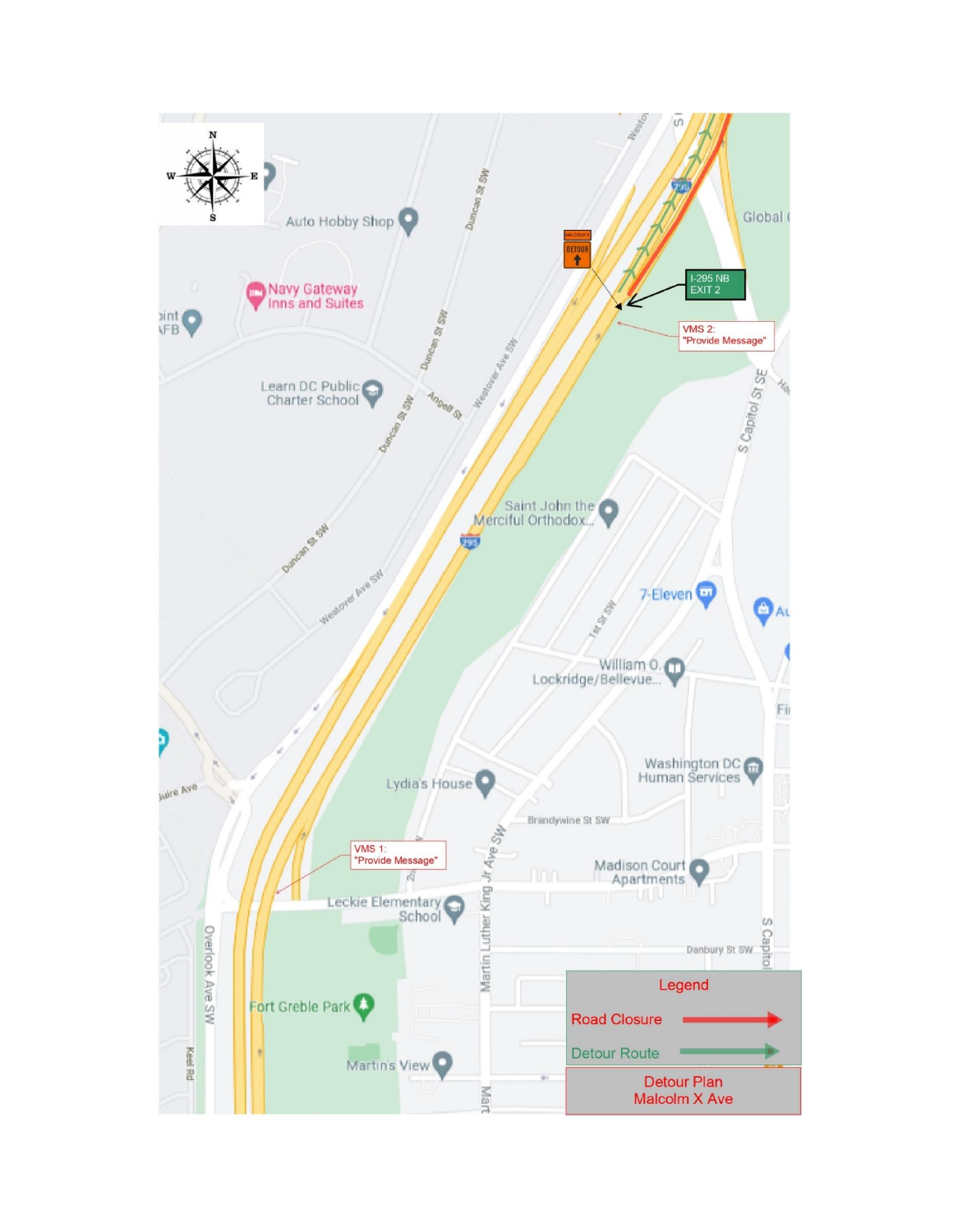